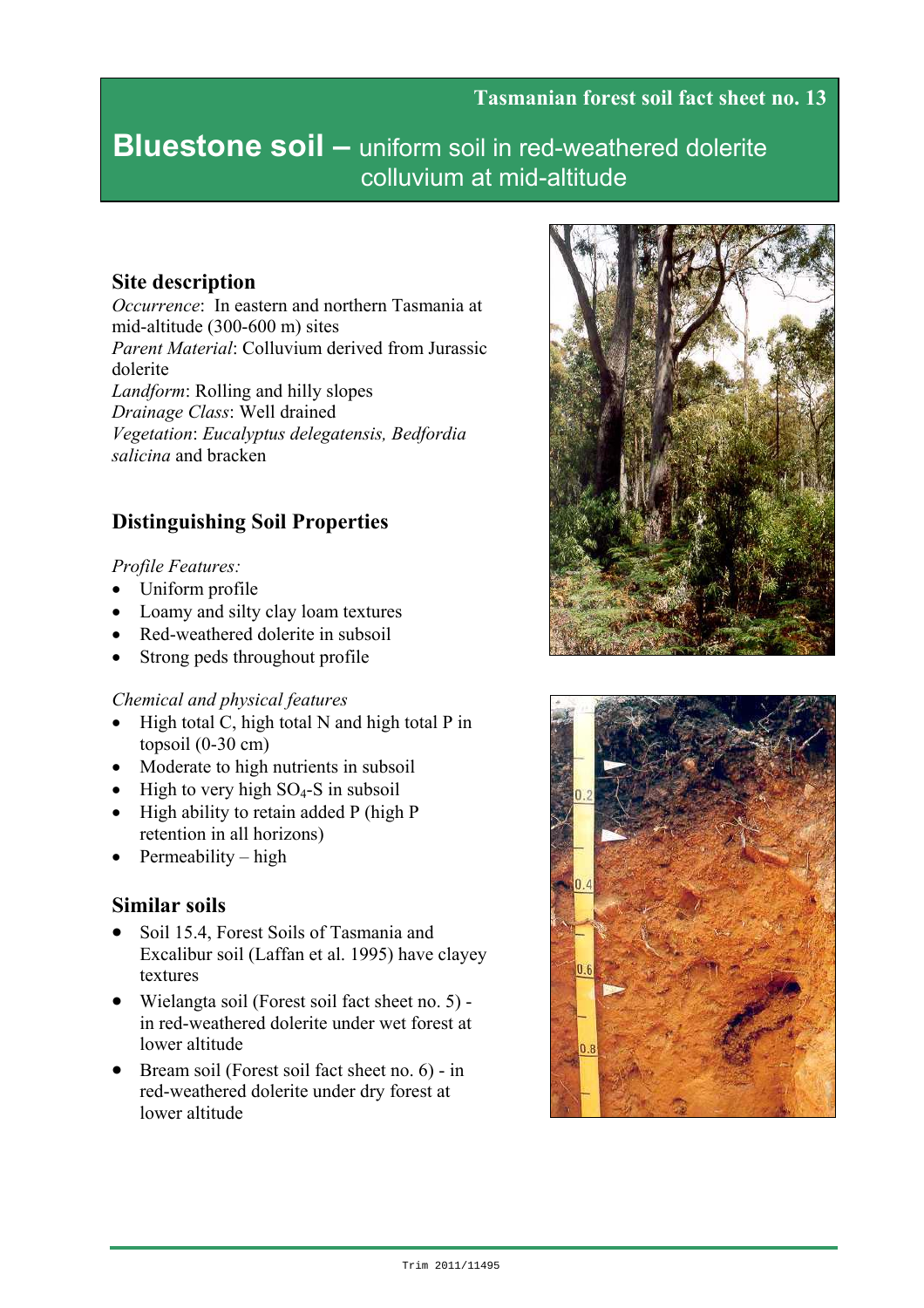## **Soil Degradation Potential**

| <b>FACTOR</b>            | RATING OF DEGRADATION POTENTIAL |
|--------------------------|---------------------------------|
| Erodibility:             | Moderate                        |
| Compaction and puddling: | Low-moderate                    |
| Mixing:                  | Moderate                        |
| Nutrient depletion:      | Low                             |
| Landslides:              | Slight                          |
| Flooding:                | Negligible                      |

## **Site Productivity**

Moderate productivity, limited by altitude and exposure rather than soil factors.

#### **Soil Management**

These soils are stable and resilient to disturbance. Normal Forest Practices Code provisions will generally ensure good soil and water conservation outcomes.

## **Native Forest Logging and Regeneration**

LOGGING AND CLEARING:

Soils with surface stones are suitable for wet-weather logging provided soils are not saturated. PREPARATION FOR REGENERATION:

Normal burning procedures should have little long-term effect on these nutrient-rich soils. SILVICULTURAL CONSIDERATIONS:

Good regeneration and growth should be achieved on these soils.

## **Suitability for Plantations**

**Moderately to highly suitable** for plantations where soils are not excessively stony. Exposure and temperature are limiting at higher altitudes.

CLEARING: Dozer clearing should be done using a rake blade.

CULTIVATION: The soils are friable and have strong structure in topsoils and subsoils, so deep ripping is unnecessary.

FERTILISER TREATMENT: Fertilising planted seedlings is required. Secondary fertilisation is probably unnecessary.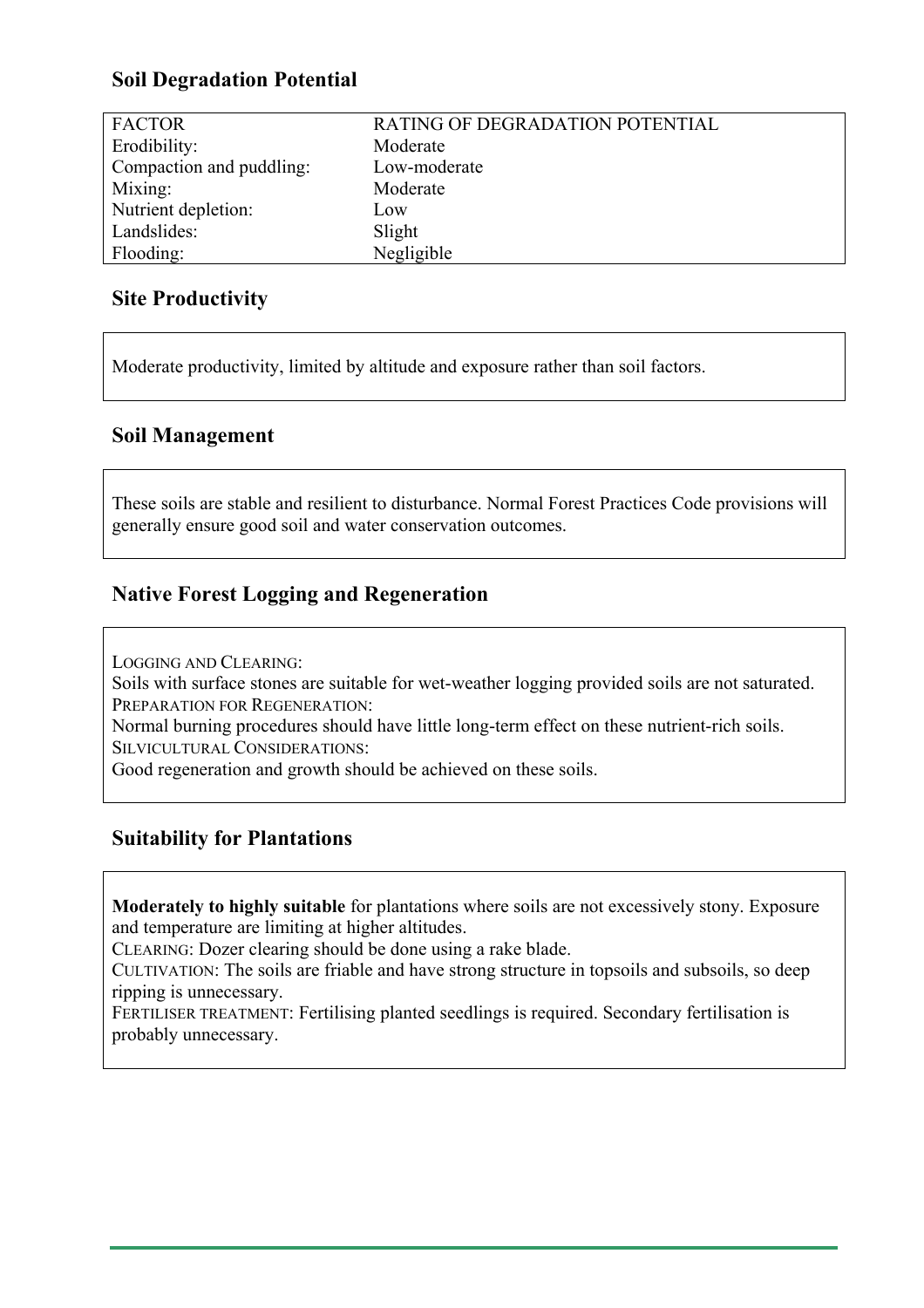### **Profile**

*Authors*: M. D. Laffan, P.D. McIntosh and A. Iliopoulos *Date*: 10 January 2001 *Location*: Bluestone Tier in Buckland military zone *Map reference*: Sheet 5629 (Triabunna) 56590 529790 *Landform*: Shoulder of major ridge *Vegetation*: *Eucalyptus delegatensis, Bedfordia salicina* and bracken; minor *Gahnia*. *Parent material*: Strongly weathered colluvium derived from Jurassic dolerite *Drainage*: Well drained *Slope*: 12° *Aspect*: Southeast *Altitude*: 570 m *Photographs*: PDM 1(1)-01-12 (site); 1(1)-01-11 (profile) *Australian Soil Classification*: **Haplic Mesotrophic Red Ferrosol**  A1 0-11 cm Reddish black (2.5YR2.5/1) (moist) gravelly silty clay loam; 55% subangular dolerite gravels 2-200 mm diameter; loose strength; strong 1-4 mm crumb structure; many fine and medium roots; NaF 1/5. AB 11-27 cm Dark reddish brown (5YR2.5/2) (moist) gravelly silty clay loam; 20% yellowish red (5YR4/6) inclusions 50 mm diameter; 45% subangular gravels 2-100 mm diameter; weak strength; strong 3-8 mm granular structure; many fine and medium roots; NaF 2/5. B21 27-42 cm Yellowish red (5YR4/6) (moist) gravelly silty clay loam; weak strength; 55% subrounded gravels 2-100 mm diameter; strong 1-2 mm crumb structure; many fine and medium roots; NaF 3/5. B22 42-63 cm Yellowish red (5YR5/8) (moist) gravelly loam; 60% subrounded gravels 2-100 mm diameter; weak strength; strong 1 mm crumb structure; common fine and medium roots; NaF 3/5. B23 63-100 cm Yellowish red (5YR4/6) (moist) gravelly loam; 30% angular gravels 20-500 mm

| diameter; firm strength; strong 1 mm crumb structure; common fine and medium roots; |
|-------------------------------------------------------------------------------------|
| NaF 3/5.                                                                            |

| <b>Horizon</b> | Depth<br>(c <sub>m</sub> ) | pН<br>(H <sub>2</sub> O) | Total<br>C | Total<br>N | C/N | <b>Colwell</b><br>D | <b>Total</b><br>P | P retn.<br>(%) | $SO4-S$<br>(mg/kg) | Water-<br>stable  |
|----------------|----------------------------|--------------------------|------------|------------|-----|---------------------|-------------------|----------------|--------------------|-------------------|
|                |                            |                          | $(\%)$     | (%)        |     | (mg/kg)             | (mg/kg)           |                |                    | aggreg.<br>$(\%)$ |
|                | $0 - 30$                   | 6.0                      | 7.46       | 0.32       | 23  |                     | 362               | 88             |                    | n.d.              |
| A1             | $0 - 11$                   | 5.7                      | 14.2       | 0.59       | 24  | 9                   | 494               | 83             | 11                 | 21                |
| AB             | 11-27                      | 6.1                      | 5.25       | 0.22       | 24  |                     | 300               | 89             | 19                 | 68                |
| <b>B21</b>     | 27-42                      | 5.9                      | 2.04       | 0.10       | 21  | n.d.                | 290               | 90             | 106                | 61                |
| <b>B22</b>     | $42 - 63$                  | 5.8                      | 1.11       | 0.05       | 22  | n.d.                | 331               | 86             | 143                | 49                |
| <b>B23</b>     | 63-100                     | 5.8                      | 1.01       | 0.05       | 22  | n.d.                | 318               | 88             | 209                | 44                |

#### **Laboratory Analyses**

| <b>Horizon</b> | Depth<br>(cm) | Exch. Ca<br>$(\text{cmol}(+)/\text{kg})$ | Exch. Mg<br>$(cmol(+)/kg)$ | Exch. K<br>$(\text{cmol}(+)/\text{kg})$ | Exch. Na<br>$(\text{cmol}(+)/\text{kg})$ | CEC-<br>$(\text{cmol}(+)/\text{kg})$ | BS<br>(%) |
|----------------|---------------|------------------------------------------|----------------------------|-----------------------------------------|------------------------------------------|--------------------------------------|-----------|
|                | $0 - 30$      | 12.00                                    | 3.13                       | 0.39                                    | 0.29                                     | 29.3                                 | 54        |
| A1             | $0 - 11$      | 19.06                                    | 4.82                       | 0.82                                    | 0.42                                     | 45.1                                 | 56        |
| AВ             | 11-27         | 7.43                                     | 2.32                       | 0.32                                    | 0.33                                     | 23.9                                 | 44        |
| <b>B21</b>     | 27-42         | 2.29                                     | 1.33                       | 0.20                                    | 0.27                                     | 14.2                                 | 29        |
| <b>B22</b>     | $42 - 63$     | 1.74                                     | 1.35                       | 0.18                                    | 0.47                                     | 14.8                                 | 25        |
| <b>B23</b>     | 63-100        | 1.32                                     | 1.00                       | 0.17                                    | 0.32                                     | 12.5                                 | 22        |

Analytical methods were those of Blakemore et al. (1987), Laffan et al. (1996) and Rayment and Higginson (1992), with variation of methods for C, N and SO<sub>4</sub>-S (details available from P. D. McIntosh, Forest Practices Board). \* Citrate-dithionite Fe =  $6.3-6.9\%$  in B2 horizon.